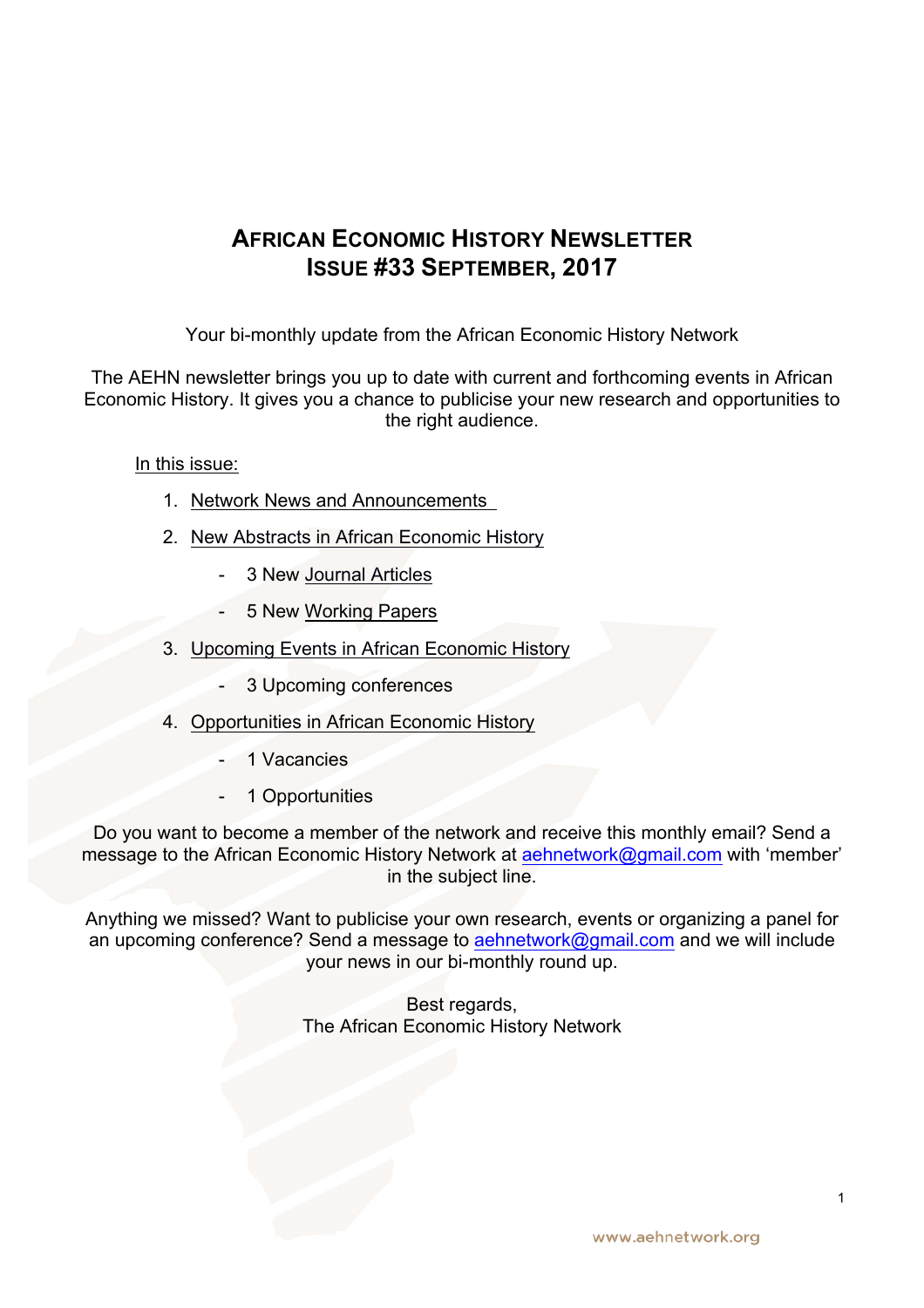# **News and Announcements**

## **7th Annual Meeting of the African Economic History Network: Innovation and the African Past**

#### **Workshop date:**

Wednesday, October 25, 2017 to Friday, October 27, 2017 **Workshop location:** Stellenbosch, South Africa

The African Economic History Network, in association with the Laboratory for the Economics Africa's Past at Stellenbosch University, Harvard Univeristy's Center for African Studies and Economic Research Southern Africa is hosting the  $7<sup>th</sup>$  meeting of the Network.

### **Registration:**

The main programme will be held at the Stellenbosch Institute for Advanced Studies, STIAS (10 Marais Rd). Registration opens at 08:00 on 26 October at STIAS.

For more information regarding the programme, please see: AEHN Preliminary Programme

### **Jay-Jay Okocha Trophy soccer match:**

Participants are invited to join the annual soccer (football) game on Wednesday morning. Please indicate your interest to Jan Greyling (*jancg@sun.ac.za*), who will confirm the transportation options. This event will be held at the Lentelus sports grounds.

#### **LEAP Lecture and welcoming reception:**

e second annual LEAP Lecture, hosted by Stellenbosch's *Laboratory for the Economics of Africa's Past,* will be presented by Prof Emmanuel Akyeampong in Room 2058 of the Van der Sterr building, at 17:30 on Wednesday evening. e lecture will be followed by a welcoming reception to commence the AEHN meet- ings.

### **Graduate dinner:**

A sponsored dinner for graduate students will be hosted at Middelvlei wine farm on Tuesday from 19:00. A traditional South African "braai" dinner will be served. Transport to the venue will be arranged. Please contact Calumet Links (*calumet.links@gmail.com*) for further information.

#### **Spatial Econometrics Workshop:**

Increasingly, economic historians are using spatial data in their analysis. is course, held from 30 October to 3 November, will provide an introduction to spatial econometric modelling. Please contact Dieter von Fintel (*dieter2@sun.ac.za*) for further information.

### **Working Papers Series**

If you have a paper you would like to submit for our consideration please send us an email. For questions regarding the WPS please contact Erik Green at Erik.Green@ekh.lu.se.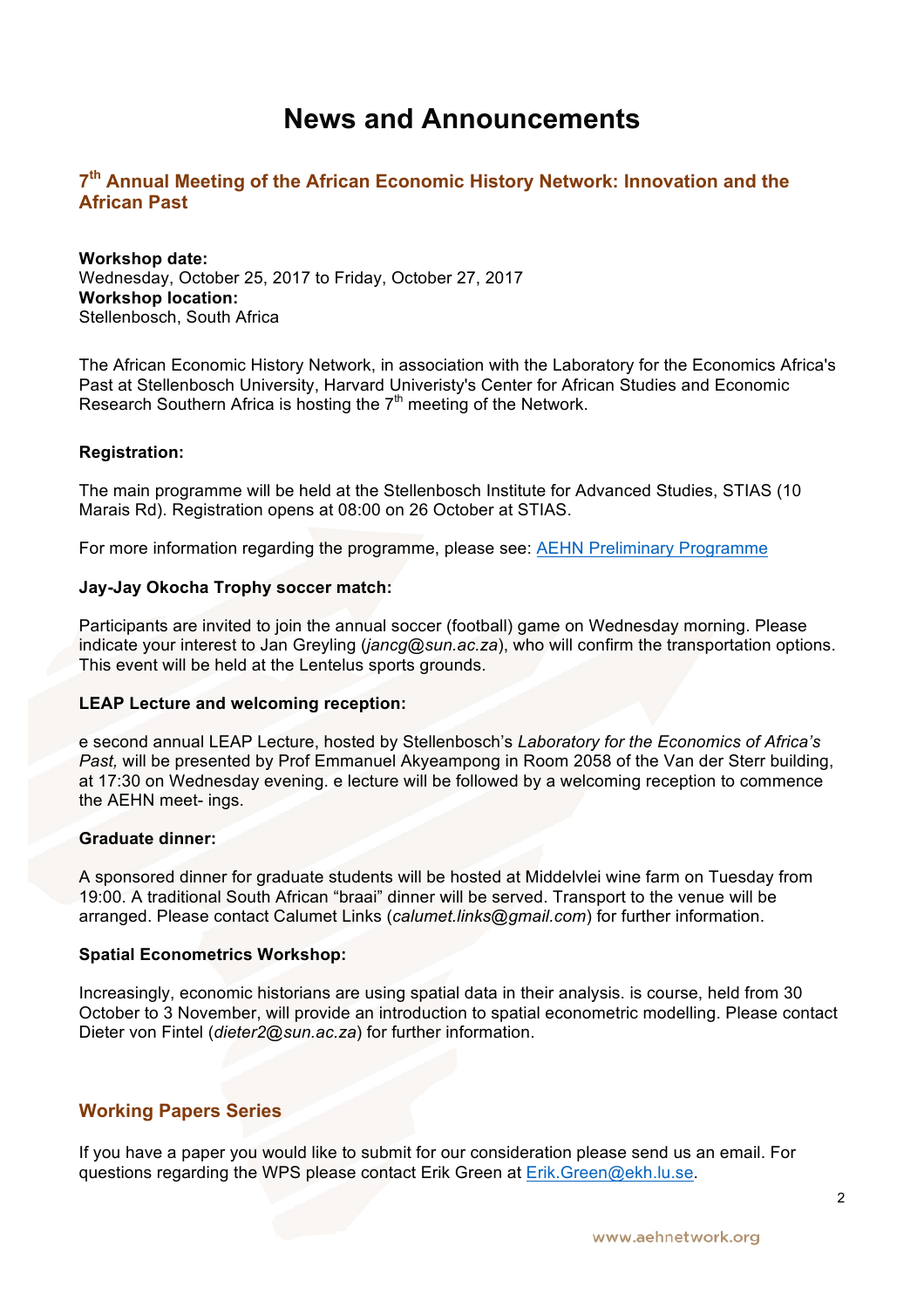The latest working papers include:

Warren C. Whatley, 2017. <u>"The Gun-Slave Hypothesis and the 18<sup>th</sup> Century British Slave Trade"</u>, *AEHN Network Working Paper #35*

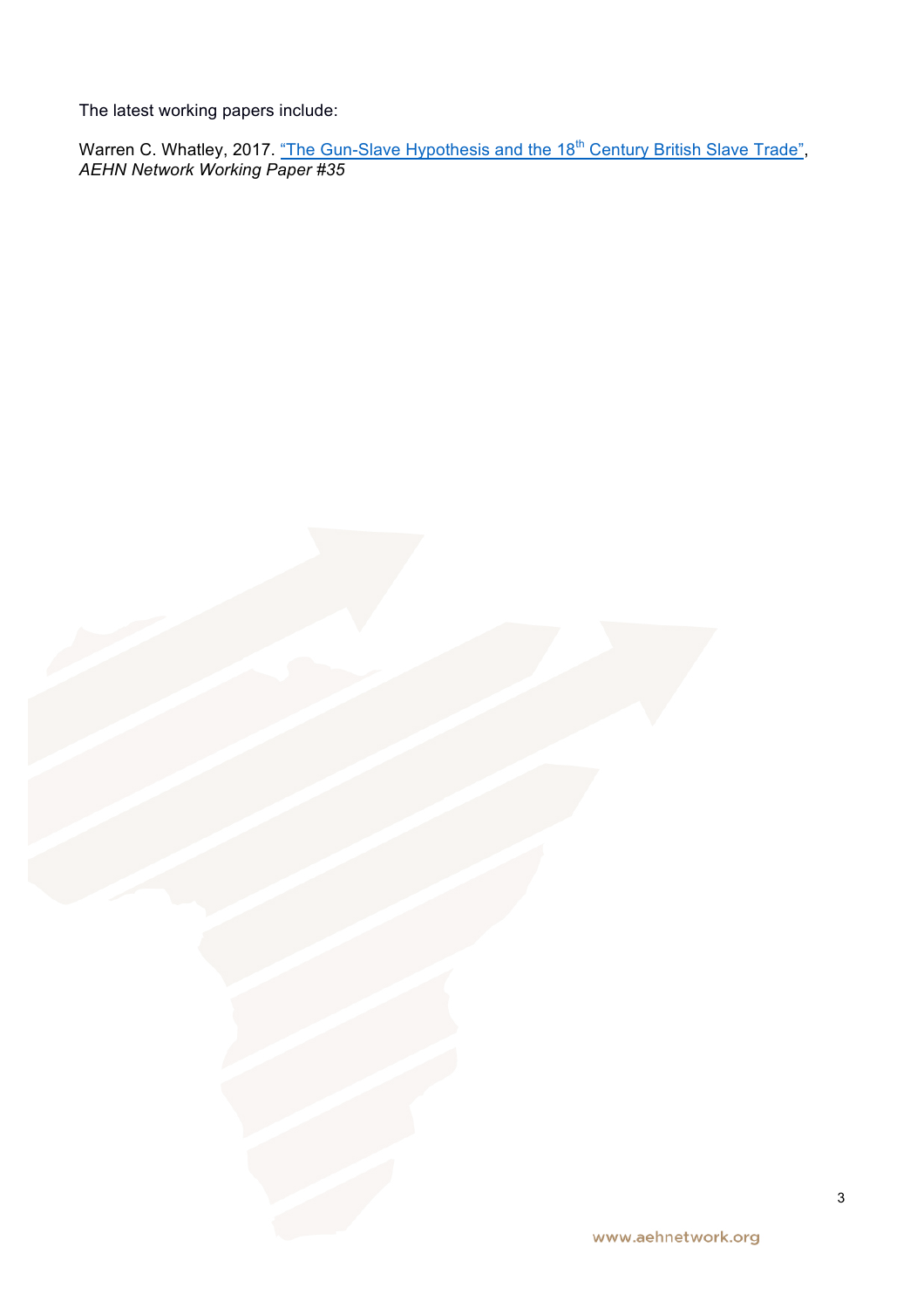# **NEW ABSTRACTS IN AFRICAN ECONOMIC HISTORY**

# **Articles**

### **Paul Shaffer. Seasonal Hunger in the Northern Territories of the Gold Coast, circa 1900-1940**

There are ongoing controversies about the effects of colonial-era policies on hunger – and the nature of hunger in precolonial societies – in the Global South which have proved difficult to adjudicate because of the fragmentary nature of empirical information. The twin facts of the relatively recent incorporation of the Northern Territories of the Gold Coast into the British Empire (1896) along with an interesting assortment of data on hunger from the early colonial period allow for certain inferences to be drawn about these debates. The Northern Territories is an interesting case in that it is characterized by poor soil quality, variable and seasonal rainfall, minimal experience with cash crops, limited forced labour recruitment and the late introduction of direct taxation. Overall, the data do paint a picture of severe seasonal hunger in the early colonial period, circa 1900–40, but do not suggest that colonial policies or practices had a pronounced impact either way, pointing to the likelihood that seasonal hunger is a long-standing phenomenon which predates colonial rule.

Paul Shaffer, 2017. "Seasonal Hunger in the Northern Territories of the Gold Coast, circa 1900- 1940", *Economic History of Developing Regions*: 1-31.

### **Muey Ching Saeteurn. 'A Beacon of Hope for the Community': The Role of Chavakali Secondary School in Late Colonial and Early Independent Kenya**

Situated in the densely populated former North Nyanza District of western Kenya, Chavakali secondary school was the site where the colonial regime, the nationalist government, and international 'developmentalists' attempted to dictate the nature of education and by extension the place of the rural citizenry during the late 1950s and throughout the 1960s. This goal, however, was not easily achieved because ordinary Kenyans rejected the vocational-agricultural curriculum that school officials and development specialists championed as the ideal education program for rural communities. Chavakali students from Maragoliland, in particular, recognized the inherent contradiction of the Kenyan government's agriculture-as-development model continued from the colonial era – lack of land. Realizing how bankrupt the agrarian development model really was, they used their educational training to enter the wage labor sector on better terms than as simple laborers. Chavakali's nonsensical curriculum thus hardly produced the agrarian revolution that the state hoped would stabilize the countryside in the postcolony.

Muey Ching Saeteurn, 2017. "'A Beacon of Hope for the Community': The Role of Chavakali Secondary School in Late Colonial and Early Independent"*, The Journal of African History*, 58(2): 239-257.

### **Alice Wiemers. 'When the Chief Takes an Interest': Development and the Reinvention of 'Communal' Labor in Northern Ghana, 1935-60**

As colonial and nationalist governments pursued small-scale development in mid-century northern Ghana, socalled 'voluntary', 'communal', or 'self-help' labor became a key determinant of funding. District records and oral histories show how colonial officials, chiefs, and party politicians alternately cast unpaid labor as a way to cut costs, a catalyst for new forms of politics, and an expression of local cohesion. This article extends analysis of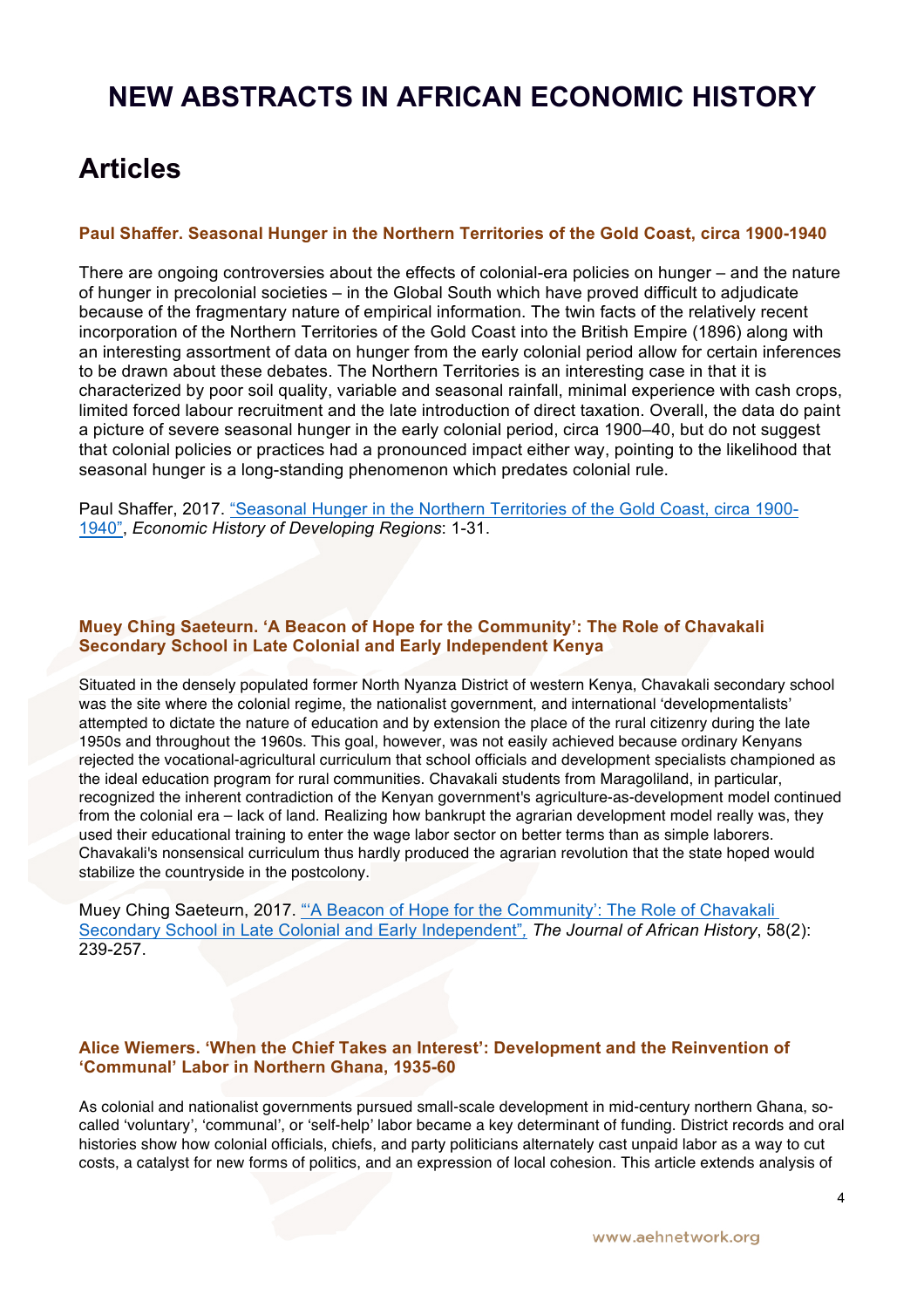'self-help' beyond articulations of and debates about national policy, examining daily negotiations over budgeting and building. It follows two chiefs who used their ability to raise labor to navigate a rapidly changing political landscape. The line between coercion and voluntarism was rarely clear, nor were the meanings of labor fixed for administrators, chiefs, or their constituents. These local actors created the circumstances for successive governments to frame unpaid labor as a legitimate demand on rural citizens.

Alice Wiemers, 2017. "'When the Chief Takes an Interest': Development and the Reinvention of 'Communal' Labor in Northern Ghana, 1935-60", *The Journal of African History*, 58(2): 239-257.

# **Working Papers**

### **Levi Boxell. A Drought-Induced African Slave Trade?**

Historians have frequently suggested that droughts helped facilitate the African slave trade. By introducing a previously unused dataset on 19th century rainfall levels in Africa, I provide the first empirical answer to this hypothesis. I show that negative rainfall shocks and long-run shifts in the mean level of rainfall increased the number of slaves exported from a given region and may have had a persistent impact on the level of development today. Using geocoded data on 19th century African conflicts, I show that these drought conditions also increased the likelihood of conflict, but only in the slave exporting regions of Africa. I also explore the role of household desperation, the internal African slave market, and disease outbreaks in explaining the negative relationship between droughts and slave exports. I find limited evidence for for these alternative mechanism, with household desperation having the most empirical support. These results contribute to our understanding of the process of selection into the African slave trade.

Levi Boxell, 2017. "A Drought-Induced African Slave Trade?", *SSRN Working Paper*

### **Denis Cogneau & Yannick Dupraz. Institutions historiques et dévelppement économique en Afrique. Une revue sélective et critique de travux recents**

This paper makes a selective review of the recent economic literature studying the effect of historical institutions on economic development in Africa. We first discuss a few conceptual issues implied by the measurement of institutions, then present the data gathered by anthropologist G. P. Murdock and their main critiques. A growing number of works make a new use of these data while trying to show that some "ethnic" precolonial institutions are fundamental determinants of present-day differences in development. We comment upon these works and contrast them with others which rather relativize the institutional differences inherited from the colonial period. We finally argue that comparisons of case studies are more promising than cross-sectional studies based on ill-controlled variations

Denis Cogneau & Yannick Dupraz. "Institutions historiques et dévelppement économique en Afrique. Une revue sélective et critique de travux recents"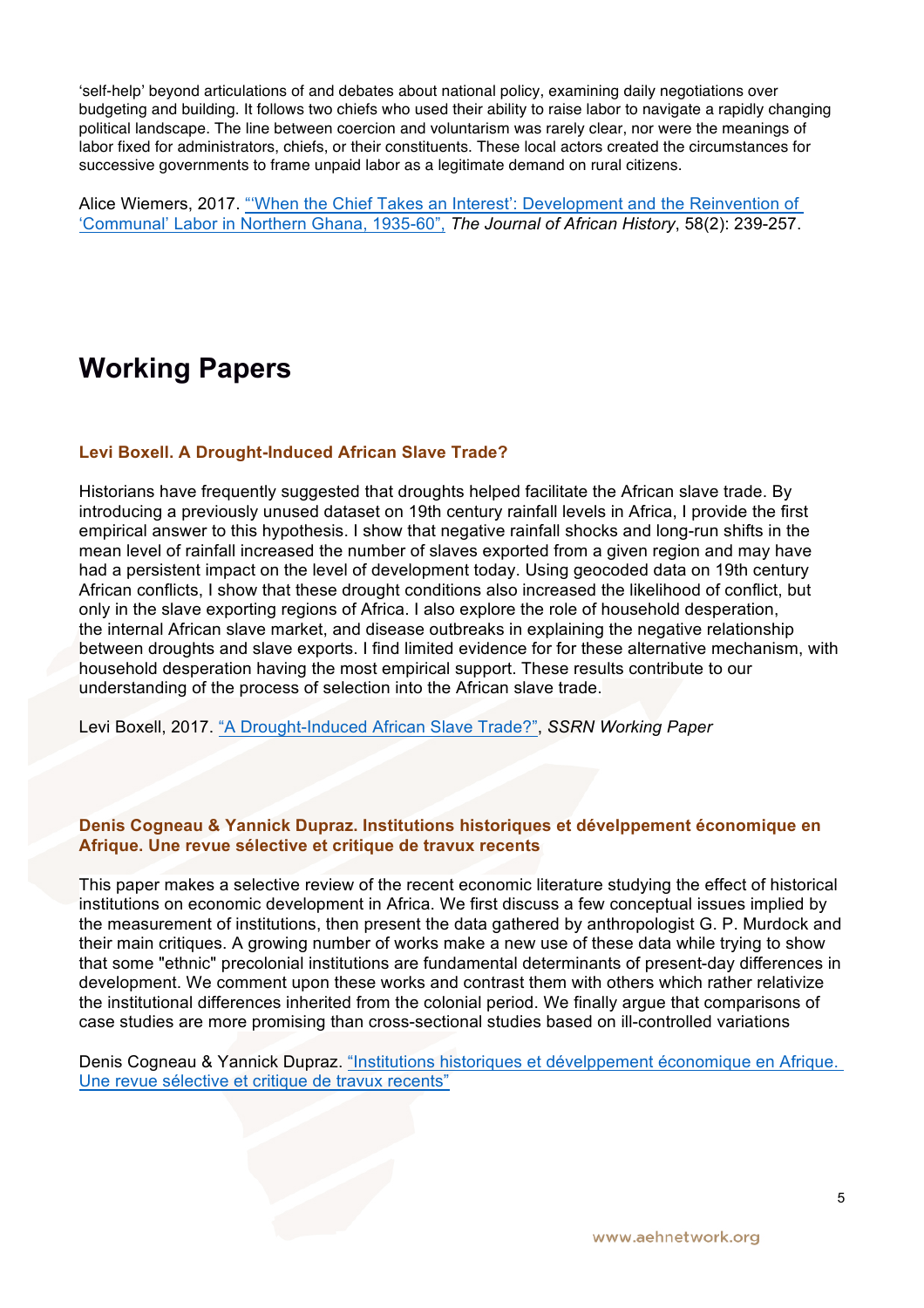### **Bertrand Laporte, Celine de Quatrebarbes & Yannick Bouteridge. Mining taxation in Africa: The gold mining industry in 14 countries from 1980 to 2015**

The lack of information about the sharing of mining resource rent between governments and investors is an easy statement to make for Africa. The existing datasets are often insufficient for a deep analysis of African tax law as applied to the natural resource sectors, which has limited the academic and operational approaches. This paper describes the first legal and tax database which specifies the tax regime applied to industrial gold mining companies in 14 African gold-producing countries from 1980 to 2015. The database has three major innovations: (i) an inventory of taxes and duties (rate, base and exemptions) payable during the prospecting phase and mining phase of a gold project; (ii) a new detailed historical record covering 1980 to 2015; (iii) the link between each piece of tax information and its legal source. This database is used to make a first analysis of mining tax regimes and rent sharing in the main gold-producing countries. The first results highlight the heterogeneity of tax regimes between English-speaking and French-speaking countries. There has been a convergence of the average effective tax rates across most of the countries, the effective tax rate has increased in most countries following the tax reforms undertaken since 2010.The database is downloadable following the link :http://www.ferdi.fr/en/node/3198.

Bertrand Laporte, Celine de Quartrebarbes & Yannick Bouteridge. "Mining taxation in Africa: The gold mining industry in 14 countries from 1980 to 2015", *Foundation pour les Etudes et Recherches sur le Developpement International* 

### **Ross Levine, Chen Lin & Wensi Xie. The Origins of Financial Development: How the African Slave Continues to Influence Modern Finance**

We assess how the African slave trade—which had enduring effects on social cohesion—continues to influence financial systems. After showing that the intensity with which people were enslaved and exported from Africa during the 1400 – 1900 period helps account for overall financial development, household access to credit, and firm access to finance, we evaluate three potential mechanisms linking the slave trade to modern finance—information sharing institutions, trust in financial institutions, and the quality of legal institutions. We discover that the slave trade is strongly, negatively related to the information sharing and trust mechanisms but not to the legal mechanism.

Ross Levine, Chen Lin & Wensi Xie, 2017. "The Origins of Financial Development: How the African Slave Continues to Influence Modern Finance", *NEBER Working Paper No. 23800*

## **Warren C. Whatley. The Gun-Slave Hypothesis and the 18th Century British Slave Trade**

The Gun-Slave Hypothesis is the long-standing idea that European gunpowder technology played a key role in growing the transatlantic slave trade. I combine annual data from the Transatlantic Slave Trade Database and the Anglo-African Trade Statistics to estimate a Vector Error Correction Model of the 18th century British slave trade that captures four versions of the Gun-Slave Hypothesis: gunsfor-slaves-in-exchange, guns-for-slaves-in-production, slaves-for-guns-derived and the gun-slave cycle. Three econometric results emerge. (1) Gunpowder imports and slave exports were cointegrated in a long-run equilibrium relationship. (2) Positive deviations from equilibrium gunpowder "produced" additional slave exports. This guns-for-slaves-in-production result survives 17 placebo tests that replace gunpowder with non-lethal commodities imports. It is also confirmed by an instrumental variables estimation that uses excess capacity in the British gunpowder industry as an instrument for gunpowder. (3) Additional slave exports attracted additional gunpowder imports for 2-3 more years. Together these dynamics formed a gun-slave cycle. Impulse-response functions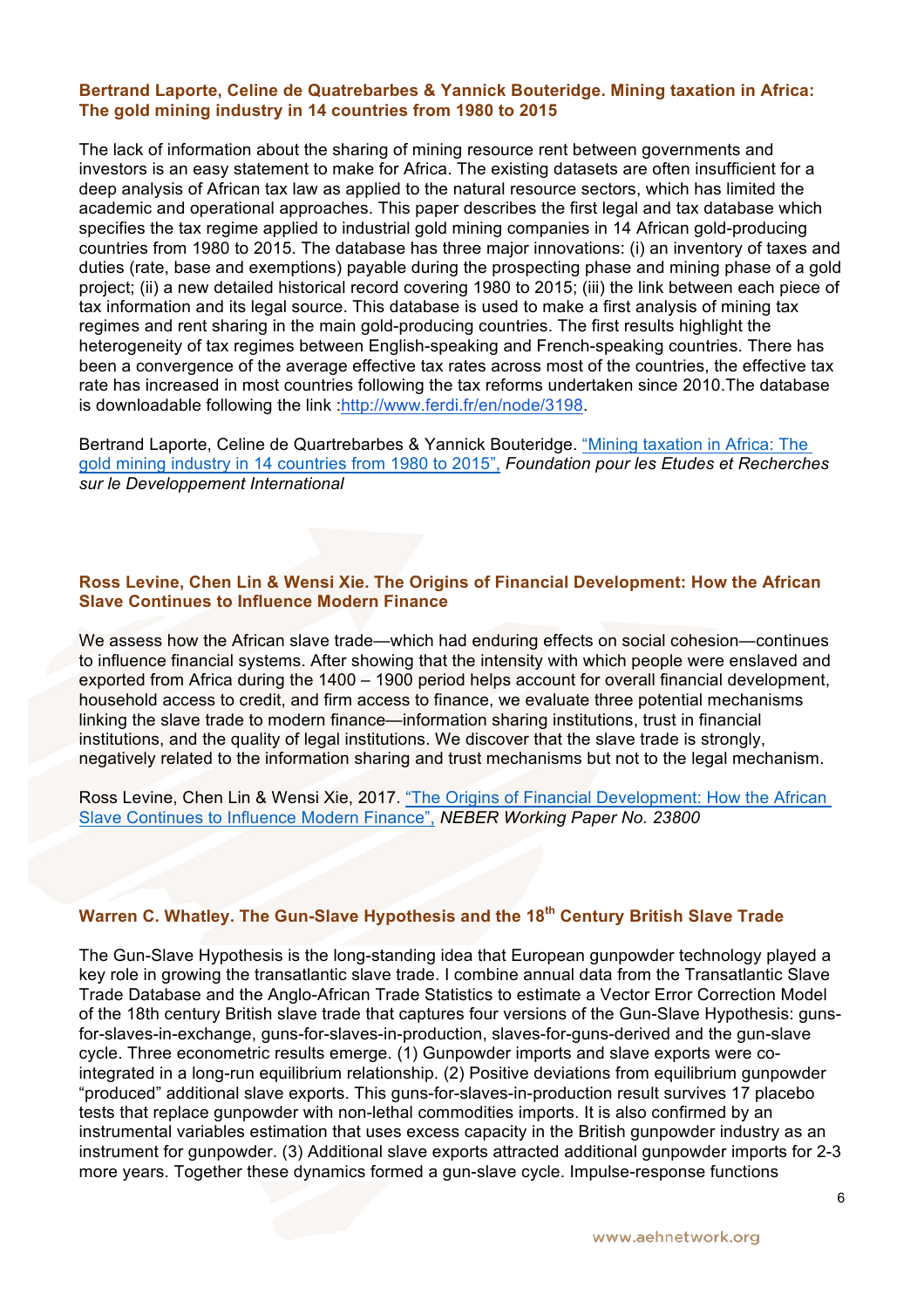generate large increases in slave export in response to increases in gunpowder imports. I use these results to explain the growth of slave exports along the Guinea Coast of Africa in the 18th century.

Warren C. Whatley, 2017. "The Gun-Slave Hypothesis and the 18<sup>th</sup> Century British Slave Trade". *AEHN Network Working Paper #35*

# **UPCOMING EVENTS IN AFRICAN ECONOMIC HISTORY**

**Money, Finance, and Capital 2018 Business History Conference Annual Meeting Baltimore, Maryland, April 5 – 7, 2018 Abstracts due 2 October, 2017** 

*Money, Finance, and Capital* is the theme of the 2018 Business History Conference meeting. Historians who want to write compelling histories of capitalism must grapple with the manifold roles that money, finance, and capital have played in political, economic, social and cultural dynamics. Yet, for many years, the abstruse and elusive character of these phenomena encouraged many historians of economic life to maintain a safe distance from them. Of course, there have always been some historians willing to figure out where money, finance, and capital fit into broader histories of our societies. Still, much of what we know about currency and credit, investment and profit, bonds and futures results from highly specialised research whose technical quality reinforces the enigmatic character of these subjects.

Historians are not alone in encountering difficulties in making sense of money, finance, and capital. In 1931, for example, when distinguished British economist, John Maynard Keynes, gave a radio address on the "slump", he emphasised that "the behaviour of the financial system and the banking system is capable of suddenly going off the rails, so to speak, and interfering with everyone's prosperity for obscure and complicated reasons." Keynes pointed out that it was unreasonable to expect the "man in the street" to understand such reasons. Yet, he also emphasised that professed experts tended "to talk much greater rubbish than an ordinary man" largely because "the science of economics, of banking, of finance is in a backward state." More recently, Alan Greenspan infamously admitted his "shocked disbelief" at the onset of the recent crisis and former governor of the Bank of England, Mervyn King, portrayed money and finance as "alchemy". Technical expertise in these domains, it seems, is not necessarily a route to greater understanding.

Fortunately, money, finance, and capital have moved to the forefront in many historiographies in recent years. Whether it is the business of slave plantations and trade, of consumer credit and railroading, of government finance, securities markets and international banking, the history of business offers exciting insights on these important and perplexing themes. That was already apparent in some of the pioneering research that historians carried out on money, finance, and capital and it has become clearer still with the recent new wave of research by political, cultural, social, literary and economic historians.

The theme of the 2018 BHC conference is designed to encourage contributions from a variety of approaches to historical research on the themes of money, finance, and capital, covering a broad range of periods and geographies. The program committee of David Sicilia (chair), Christy Ford Chapin, Per Hansen, Naomi Lamoreaux, Rory Miller, Julia Ott, and Mary O'Sullivan (BHC president) invites papers addressing, *inter alia*, the following questions: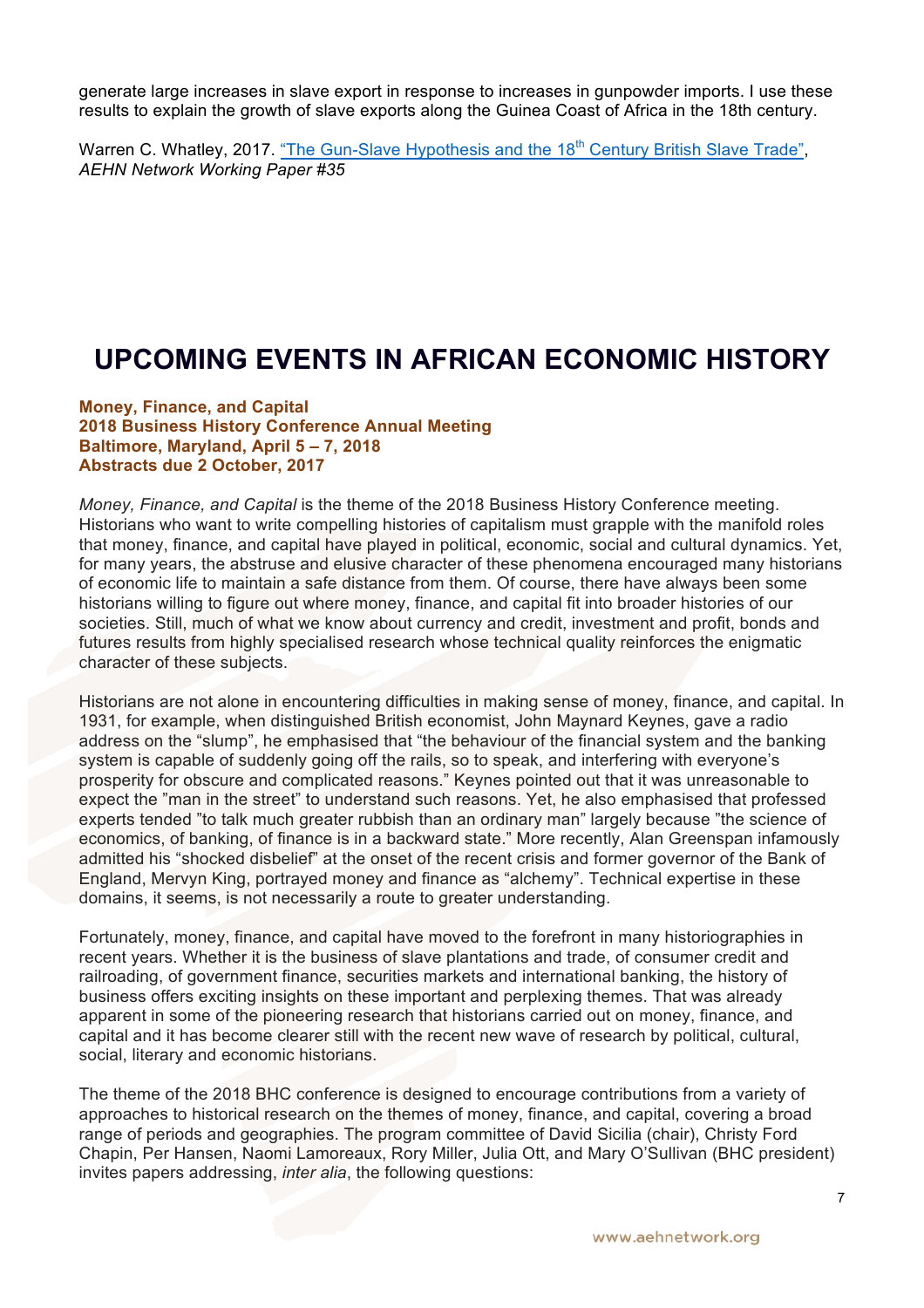- How have money, finance, and capital bound different people and places together over time in relationships of mutual advantage, dependence or exploitation?
- How much change do we observe in concepts such as currency, credit, and capital and their associated practices between more distant and recent pasts?
- What is the role of money, finance, and capital in the emergence and persistence of varieties of capitalism around the world?
- What historical variations do we observe among businesses in their conception and measurement of capital, its control, investment and utilisation, as well as in the risks and rewards associated with it?
- Without neglecting the post-World War II trend towards "financialization", what might we say about the changing relationship between finance and capital over the very long run?
- What has been the role of money, finance, and capital in the origins and diffusion of international crises in history?
- What types of commentators have generated powerful ideas about money, finance, and capital? How have economic commentators, historians, business leaders, journalists and other writers helped to construct and contest these ideas?
- Do the historical roles of money, finance, and capital allow us to demarcate capitalism as a distinctive type of social organisation or does it suggest, as Deirdre McCloskey claims, that the term "capitalism" is a scientific mistake?

While we encourage proposals to take up this theme, papers addressing all other topics will receive equal consideration by the program committee in accordance with BHC policy. The program committee will consider both individual papers and entire panels. Individual paper proposals should include a one-page (300 word) abstract and one-page curriculum vitae (CV). Panel proposals should include a cover letter stating the rationale for the panel and the name of its contact person; one-page (300 word) abstract and author's CV for each paper; and a list of preferred panel chairs and commentators with contact information. To submit a proposal go to http://thebhc.org/2018meeting and click on the link Submit a Paper/Panel Proposal.

All sessions take place at the Embassy Suites Baltimore Inner Harbor. Rooms (all suites) are \$159/night and include a full breakfast.

The K. Austin Kerr Prize will be awarded for the best first paper delivered by a new scholar at the annual meeting. A "new scholar" is defined as a doctoral candidate or a Ph. D. whose degree is less than three years old. **You must nominate your paper for this prize on the proposal submission page where indicated.** Please check the appropriate box if your proposal qualifies for inclusion in the Kerr Prize competition.

**The deadline for receipt of all proposals is 2 October 2017.** Acceptance letters will be sent by 31 December 2017.Everyone appearing on the program must register for the meeting. Graduate students and recent PhDs (within 3 years of receipt of degree) whose papers are accepted for the meeting may apply for funds to partially defray their travel costs; information will be sent out once the program has been set.

The BHC awards the Herman E. Krooss Prize for the best dissertation in business history by a recent Ph.D. in history, economics, business administration, the history of science and technology, sociology, law, communications, and related fields. To be eligible, dissertations must be completed in the three calendar years immediately prior to the 2018 annual meeting, and may only be submitted once for the Krooss prize. After the Krooss committee has reviewed the proposals, it will ask semifinalists to submit copies of their dissertations. Finalists will present summaries of their dissertations at a plenary session of the 2018 BHC annual meeting and will receive a partial subsidy of their travel costs to the meeting. Proposals accepted for the Krooss Prize are not eligible for the Kerr Prize. If you wish to apply for this prize please send a cover letter indicating you are applying for the Krooss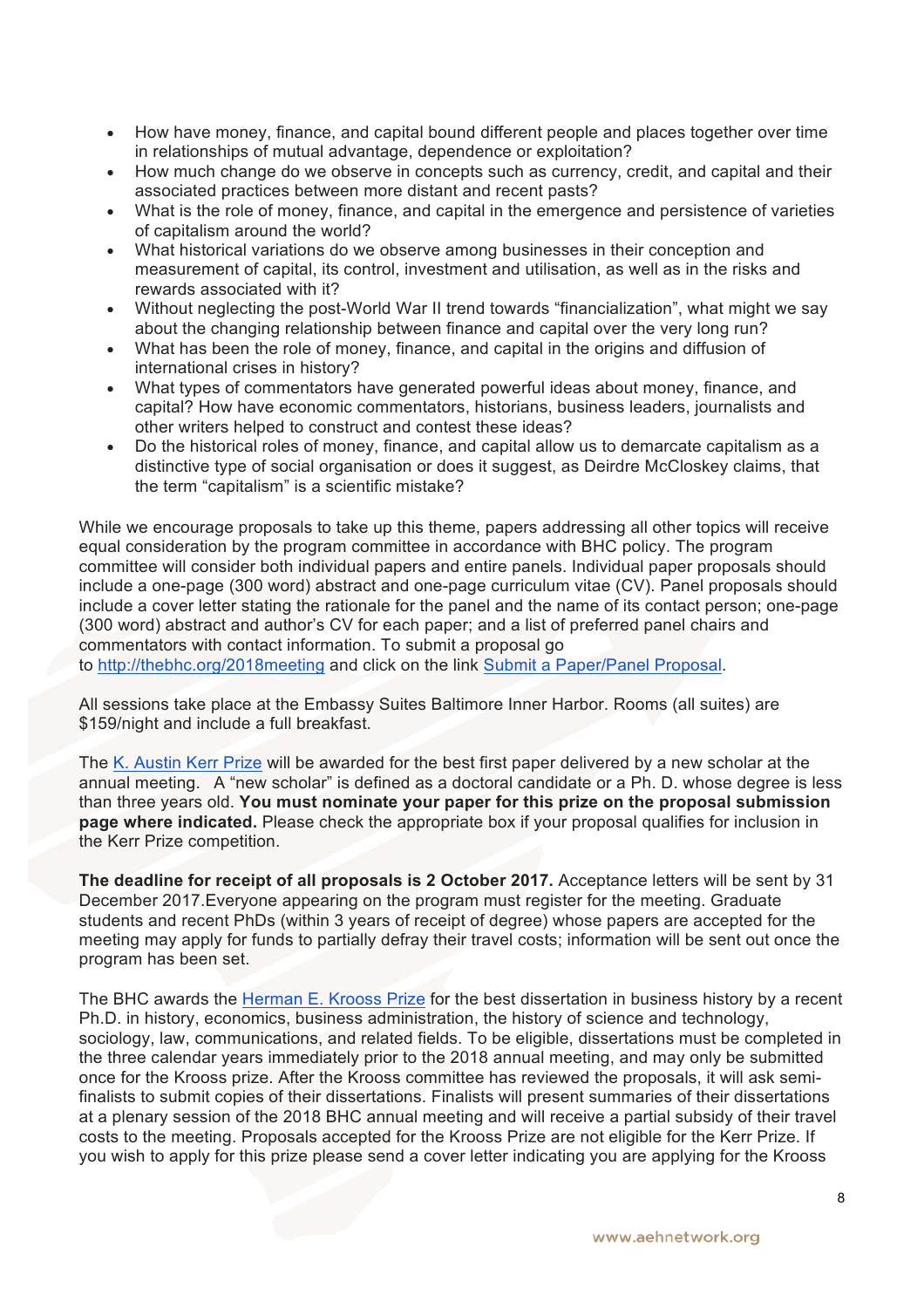prize along with a one-page CV and one-page (300 word) dissertation abstract via email to BHC@Hagley.org. The deadline for proposals for the Krooss prize is 2 October 2017.

The **BHC Doctoral Colloquium in Business History** will be held in conjunction with the BHC annual meeting. This prestigious workshop, funded by Cambridge University Press, will take place in Baltimore Wednesday April 4 and Thursday April 5. Typically limited to ten students, the colloquium is open to early stage doctoral candidates pursuing dissertation research within the broad field of business history, from any relevant discipline. Topics (see link for past examples) may range from the early modern era to the present, and explore societies across the globe. Participants work intensively with a distinguished group of BHC-affiliated scholars (including at least two BHC officers), discussing dissertation proposals, relevant literatures and research strategies, and career trajectories. Applications are **due by 15 November 2017** via email to BHC@Hagley.org should include: a statement of interest; CV; preliminary or final dissertation prospectus (10-15 pages); and a letter of support from your dissertation supervisor (or prospective supervisor). Questions about the colloquium should be sent to its director, Edward Balleisen, eballeis@duke.edu. All participants receive a stipend that partially defrays travel costs to the annual meeting. Applicants will receive notification of the selection committee's decisions by 20 December 2017.

General questions regarding the BHC's 2018 annual meeting may be sent to Secretary-Treasurer Roger Horowitz, rh@udel.edu.

### **Money in Africa Monetary and Financial Decolonisation in Africa in the 20<sup>th</sup> Century Banco de Portugal, Lisbon, Portugal 9-10 October 2017**

Monetary and fiscal processes are important elements in state building and in managing international economic relations for emerging economies and new states. These processes were also important during the transition to constitutional independence in Africa. However little attention has been paid to the trajectory of the monetary and fiscal processes of decolonisation in Africa.

The objective of this conference is to shed light on a range of different historical cross- experiences of monetary and financial decolonisation. The aim is to provide a comparative analysis of the different regions of the African continent and their particularities often linked to their former connections.

The framework of the conference consists of three main subjects:

- 1) Did different historical patterns or models of monetary decolonisation co-exist? What were the specifics of the Sterling zone, the Franc zone and the Escudo Zone?
- 2) How did the monetary transition remodel the domestic financial systems of the new independent states? How did banking relations between former colonial powers and their colonial territories change or adapt during the transformation? How were foreign trade and international investment relationships affected by the monetary transition of post – colonialism?
- 3) Is there a link between the approach taken with respect to monetary and financial transition and the economic success (emergence) of these countries? If such a correlation exists, how significant is it? What role did international monetary organisations (e.g. IMF) play? To what extent has the establishment of monetary zones affected the former colonies' economic development? Looking at the European Monetary Union today – are there any lessons to be learned from the monetary development of postcolonial African states?

## **Academic Committee**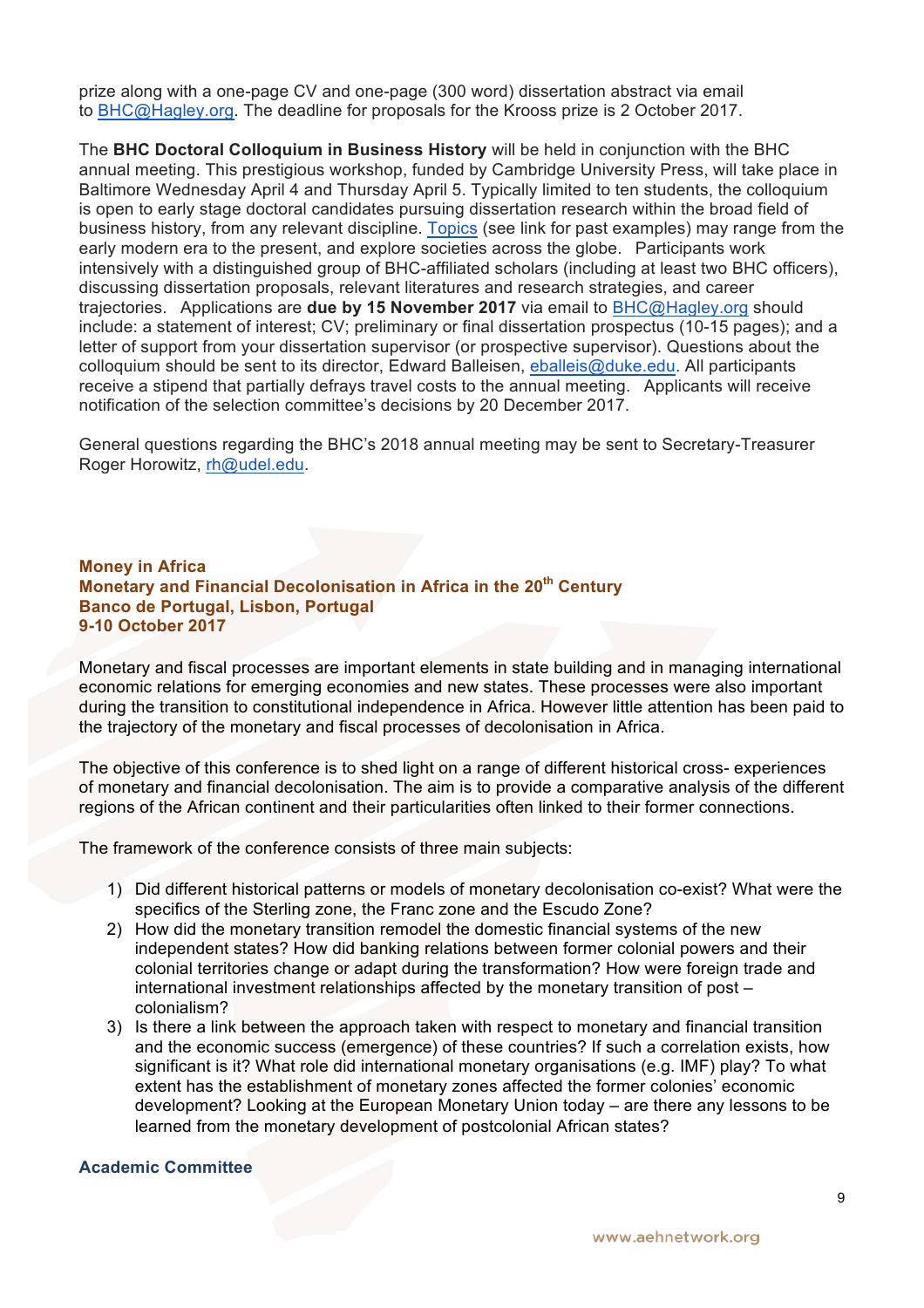Olivier Feiertag (University of Rouen-Normandy), Nuno Valério (Universidade de Lisboa), Carmen Hofmann (*eabh*), Ma João Azevedo (Banco de Portugal)

## **Organization**

*eabh* in cooperation with Banco de Portugal and Banque de France.

For more information: http://bankinghistory.org/wpcontent/uploads/MoneyInAfrica\_DraftProgram.pdf

### **Economic History Society Annual Conference 2018 6 – 8 April 2018, Keele University**

The 2018 Annual Conference will be held at **Keele University**, Friday 6 - Sunday 8 April. Registration, sessions, most accommodation\* and meetings will all be located on **campus**.

- **Call for academic papers**; deadline: 4 September 2017.
- **Call for new researcher papers**; deadline: 4 September 2017.
- **Call for new researcher posters**; deadline: 20 November 2017.
- Registration will open in early December **and will close 2 weeks prior to the conference** (i.e. Friday, 23 March 2018).

Keele University is a rural campus located in the north of Staffordshire, midway between Birmingham and Manchester and a short distance from the city of Stoke-on-Trent. It is easily accessible from the main UK motorways, whilst having excellent links to Stoke-on-Trent and Crewe rail and bus services. Information on airports can be found below.

Manchester International: 32 miles Birmingham International: 44 miles East Midlands International: 50 miles Liverpool John Lennon: 53 miles

\*Accommodation will be in single ensuite bedrooms. All rooms have tea/coffee making facilities, towels and toiletries. There are no double rooms available on campus.

**Additional Information:** http://www.ehs.org.uk/events/annual-conference.html

# **OPPORTUNITIES IN AFRICAN ECONOMIC HISTORY**

### **First Monograph Prize in Economic and/or Social History**

The Economic History Society offers a prize of £1,000, to be awarded biennially, for the best first monograph in Economic and/or Social History, usually published within 10 yearsof the author having been awarded a PhD. Only monographs published in English and published during 2016 and 2017 will be eligible for the 2018 prize.